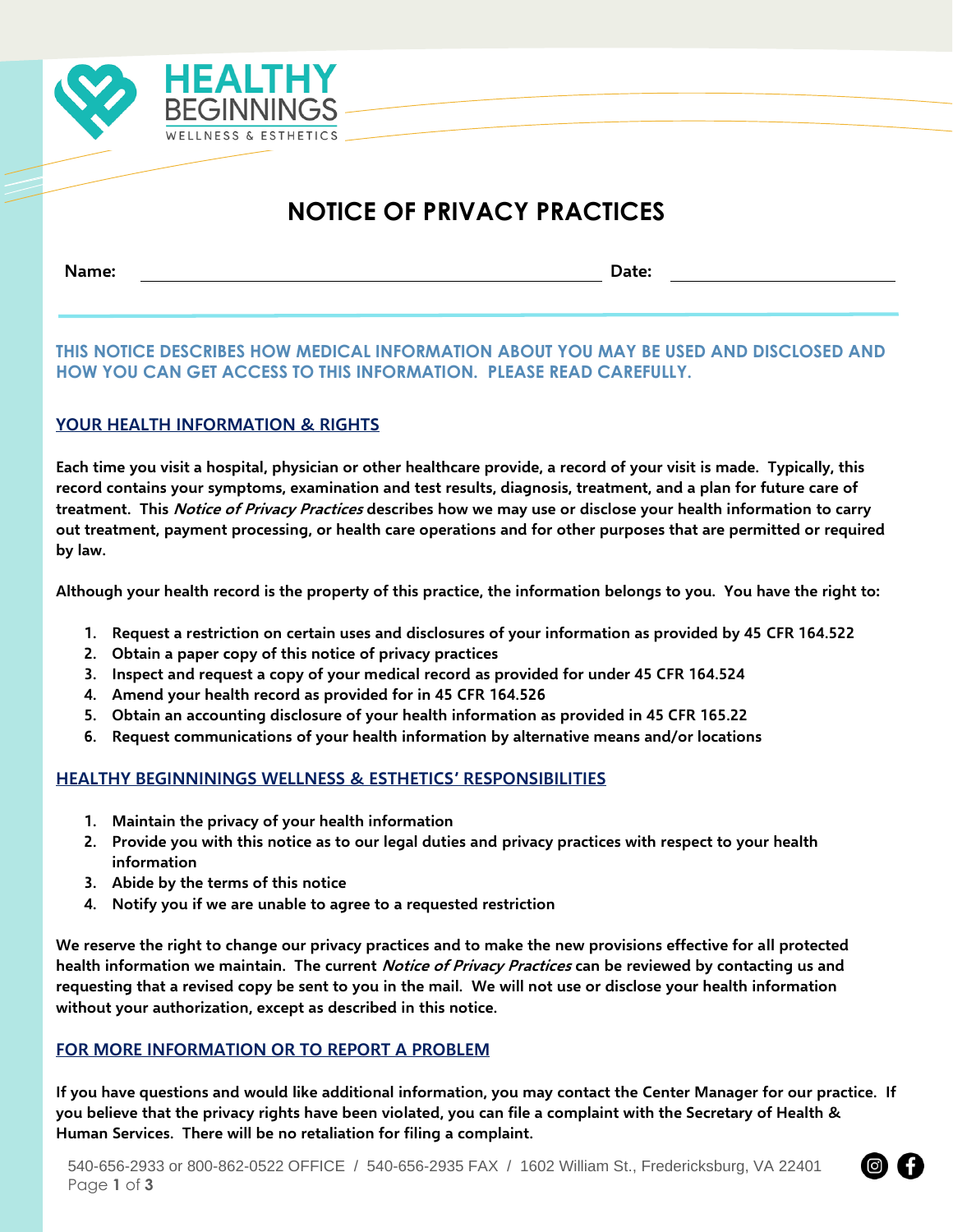### **EXAMPLES OF DISCLOSURE FOR TREATMENT, PAYMENT, AND HEALTH CARE OPERATIONS**

- **Healthy Beginnings Wellness & Esthetics will use your health information for treatment. Your health information may be released to other healthcare professionals within the facility and the community for the purpose of providing you with quality healthcare. For example:**
	- $\circ$  Information obtained by one of our staff including physicians, nurses, and administrative staff will be **recorded in your record and used to determine the course of treatment that should work best for you.**
	- o **We will also provide your physician or a subsequent healthcare provider, such as a nursing home, home healthcare agency, or physical therapy office with copies of various reports that will assist them in treating you outside of this office.**
- **We will use your health information for payment. For example:**
	- o **A bill may be sent to you or a third party payer. The information on the accompanying bill may include information that identifies you as well as your diagnosis, procedures, tests, and supplies used in the course of your care in our office.**

#### **ACCEPTANCE**

**If you understand the above notice and information contained within, along with the disclosures page appended to this notice, please sign and date below indicating that you acknowledge receipt and understanding of this information. We will keep a copy of this signed notice in your medical record and provide you with a copy for your own records.**

**Patient Signature: Date:**